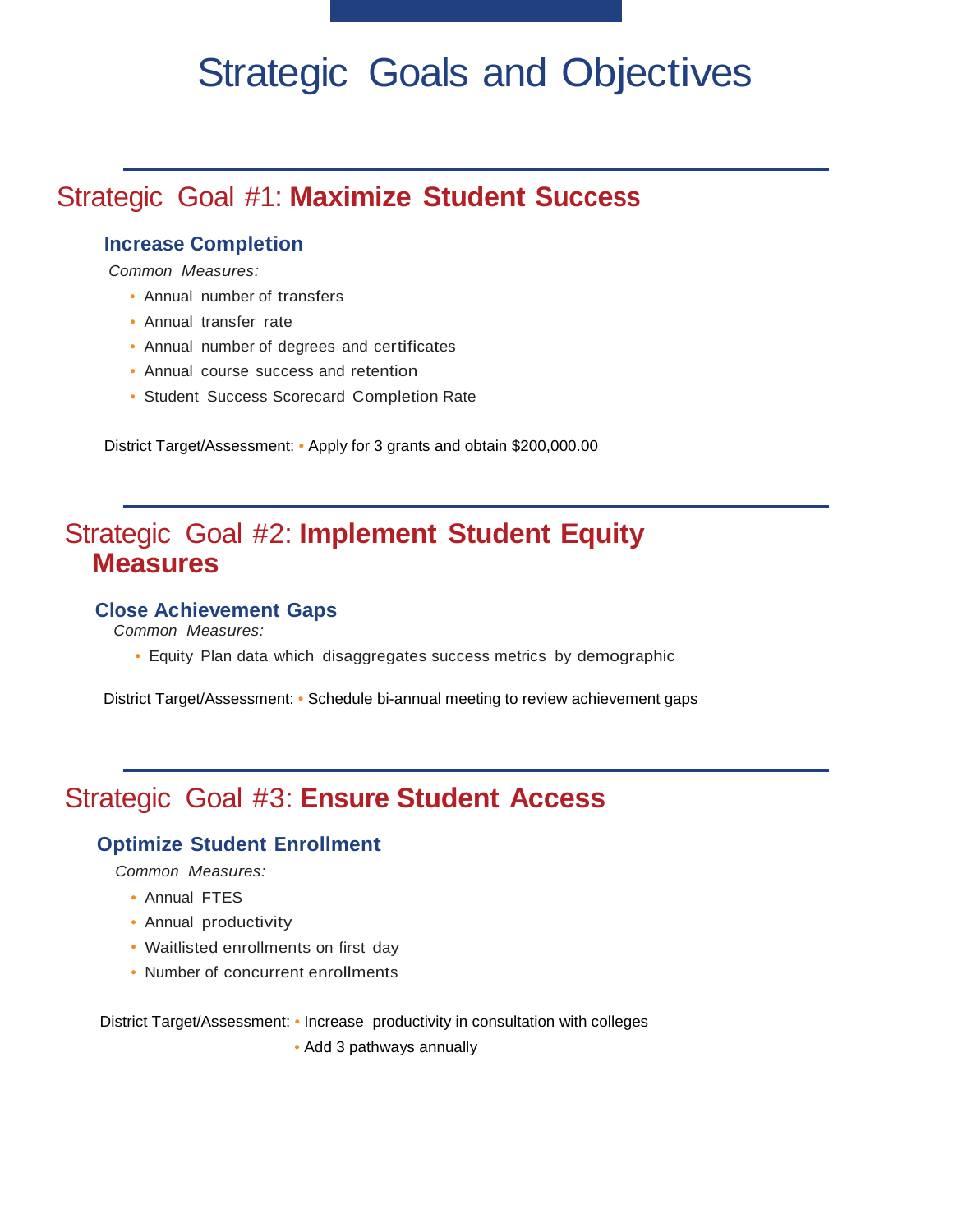## Strategic Goal #4: **Enhance Community Connections**

#### **Provide Workforce and Economic Development Programs that Respond to Local Industry**

*Common Measures:* 

- Annual number of CTE degrees and certificates
- Percentage of CTE programs meeting core indicator performance goals
- Annual number of contract education hours
- Student Success Scorecard CTE Completion rate

District Target/Assessment: • Increase contract training by 25% in 2014-2015 over 2013-2014

• Participate in 5 boards annually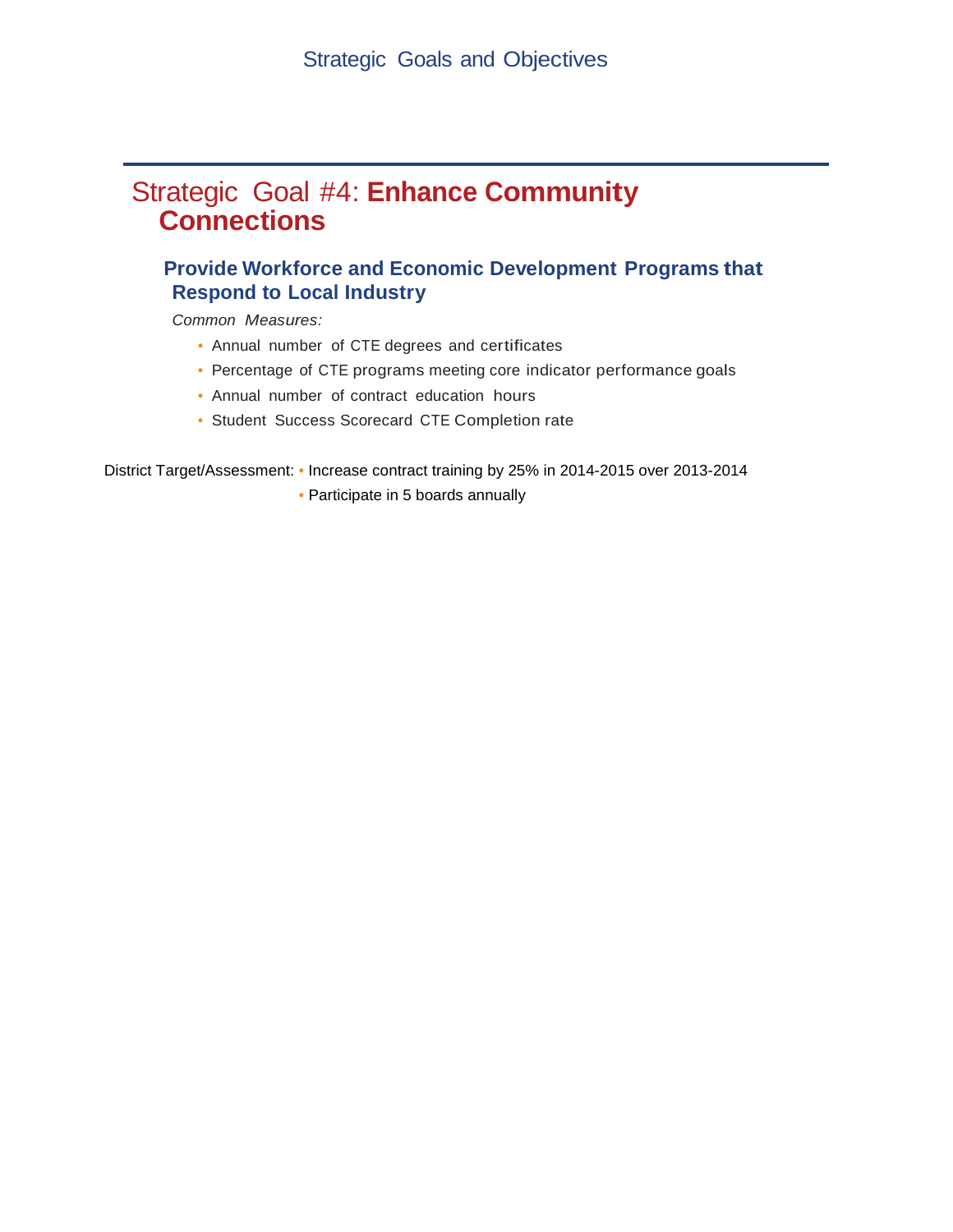## Strategic Goal #5: **Strengthen Organizational Effectiveness**

#### **Provide Effective Professional Development**

*Common Measures:* 

- Percentage of employees who feel they have adequate training
- Percentage of employees who feel there are opportunities to learn and grow
- Percentage of employees who feel encouraged and supported
- • Number of internal candidates hired in new positions

District Target/Assessment: • Increase professional development training by 20%

• Increase advertising dollars that target underrepresented populations by 5% each year up to a maximum of 23%

#### **Meet and Exceed Internal and External Standards and Requirements**

*Common Measures:* 

- Percentage of ACCJC institutional set standards met
- Percentage of student learning outcomes at the course level with ongoing assessment
- Percentage of program learning outcomes with ongoing assessment
- Percentage of institutional learning outcomes with ongoing assessment
- Percentage of student services and learning support program learning outcomes with ongoing assessment
- Percentage of academic expenditures in the numerator
- Full-time to part-time faculty ratio
- Percentage of reserves

District Target/Assessment: • Comply with accreditation standards so that colleges obtain full reaffirmation of accreditation

- Increase management's understanding of fiscal policies primarily for budgeting, contracting, and fiscal compliance
- Complete the review cycle of Board policies based on odd-numbered and even-numbered sections of the Board policy manual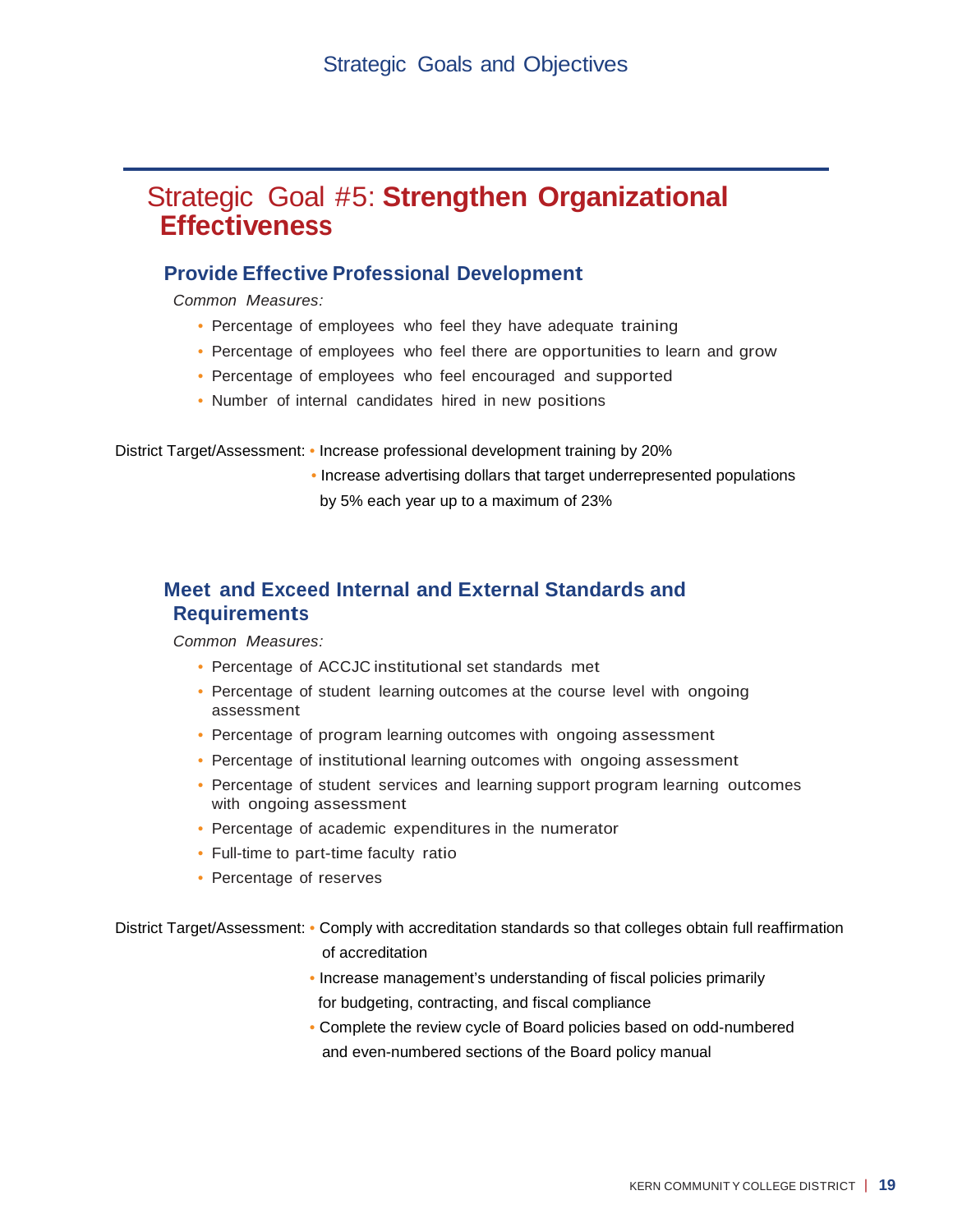#### **Increase Trust and Create a Collaborative Culture**

*Common Measures:* 

- Percentage of employees who report trust between the colleges and the district office
- Percentage of employees reporting trust between employee groups
- Percentage of employees who feel there is a satisfactory level of communication

District Target/Assessment: • Convene 4 districtwide meetings in instruction and student services

• Develop a schedule of annual operational meetings

#### **Improve Facilities and Maintenance**

*Common Measures:* 

- Percentage of employees who feel the facilities are adequately maintained
- Number of work orders submitted for building maintenance, custodial and grounds and the percentage completed
- Number of safety and security incidents reported
- Percentage of employees who feel safe at their location

District Target/Assessment: • Increase management 's understanding of facilities planning and construction